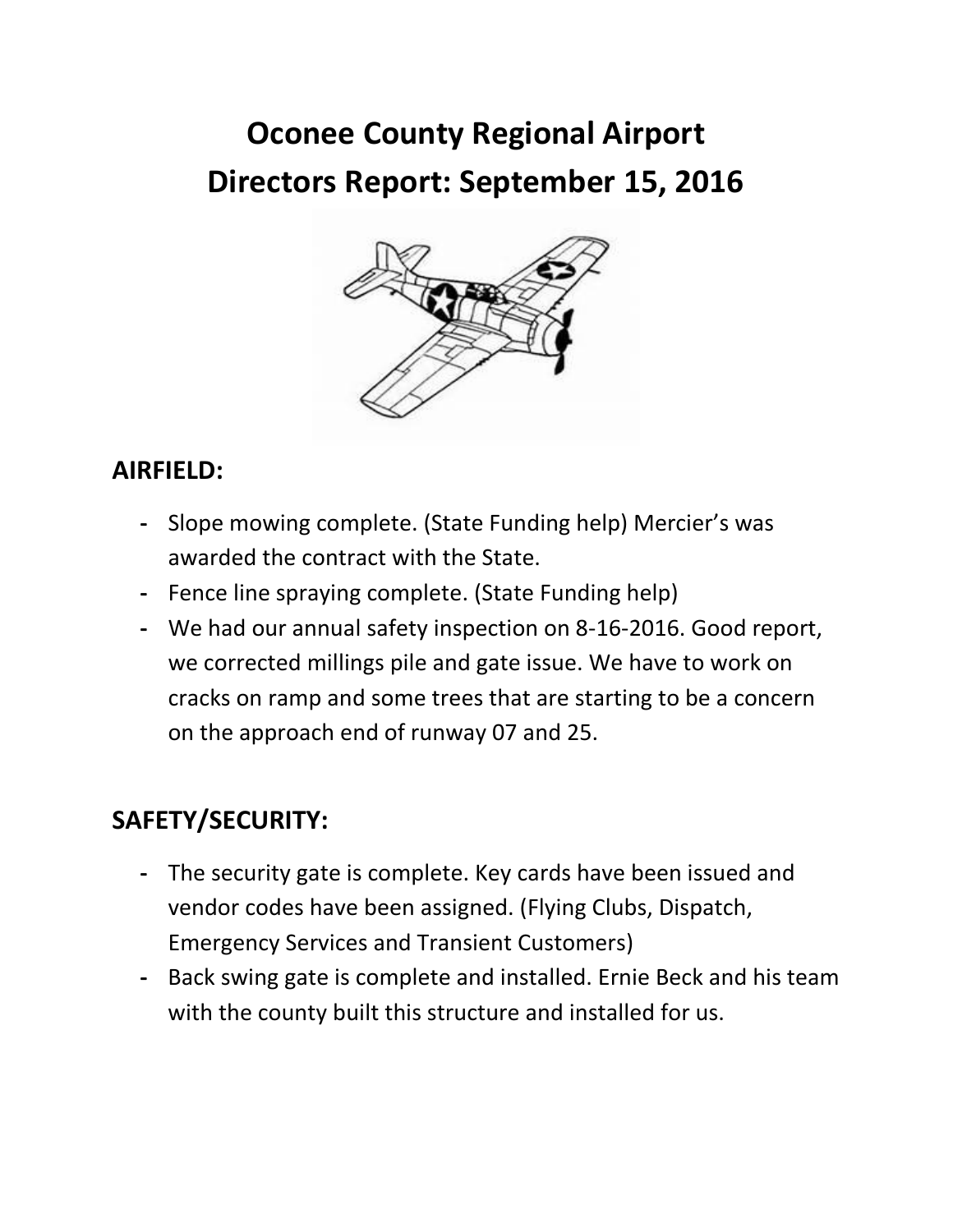### **FBO FINANCIALS:**

**-** See attachment

## **CAPITAL PROJECTS:**

**-** The FAA has asked WK Dickson to give them an updated Terminal Planning Document. The FAA has issued a grant for this. This is a summary of this upcoming project.

The Terminal Area Plan project for Federal FY16 will provide forecasting of operations and alternatives for development of the terminal area of the Clemson-Oconee County Regional Airport. Several options for meeting the goals and operational need for the next 20 years will be realized and a recommended development plan will be brought forward. An updated Terminal Area Plan document will be incorporated into the existing Airport Layout Plan. The resulting plan will provide the Aeronautics Commission and Oconee County with guidance on logical development of the Airport's Terminal Area.

The next projects to be addressed, as FAA AIP funding is available, are to relocate Mt. Nebo Church Rd., use the dirt from that road relocation to expand the existing main apron, purchase properties within the approach to Runway End 7, and remove some tree obstructions within this same approach.

# **TERMINAL/FACILITIES:**

- **-** We continue the ongoing project to maintain and beautify the terminal and the grounds around the terminal.
- **-** It is now routine to have fresh tea and popcorn each day for our customers. Keeping the terminal cleaned each day has also become a daily priority. We have had some nice comments pertaining to the look and atmosphere of the terminal.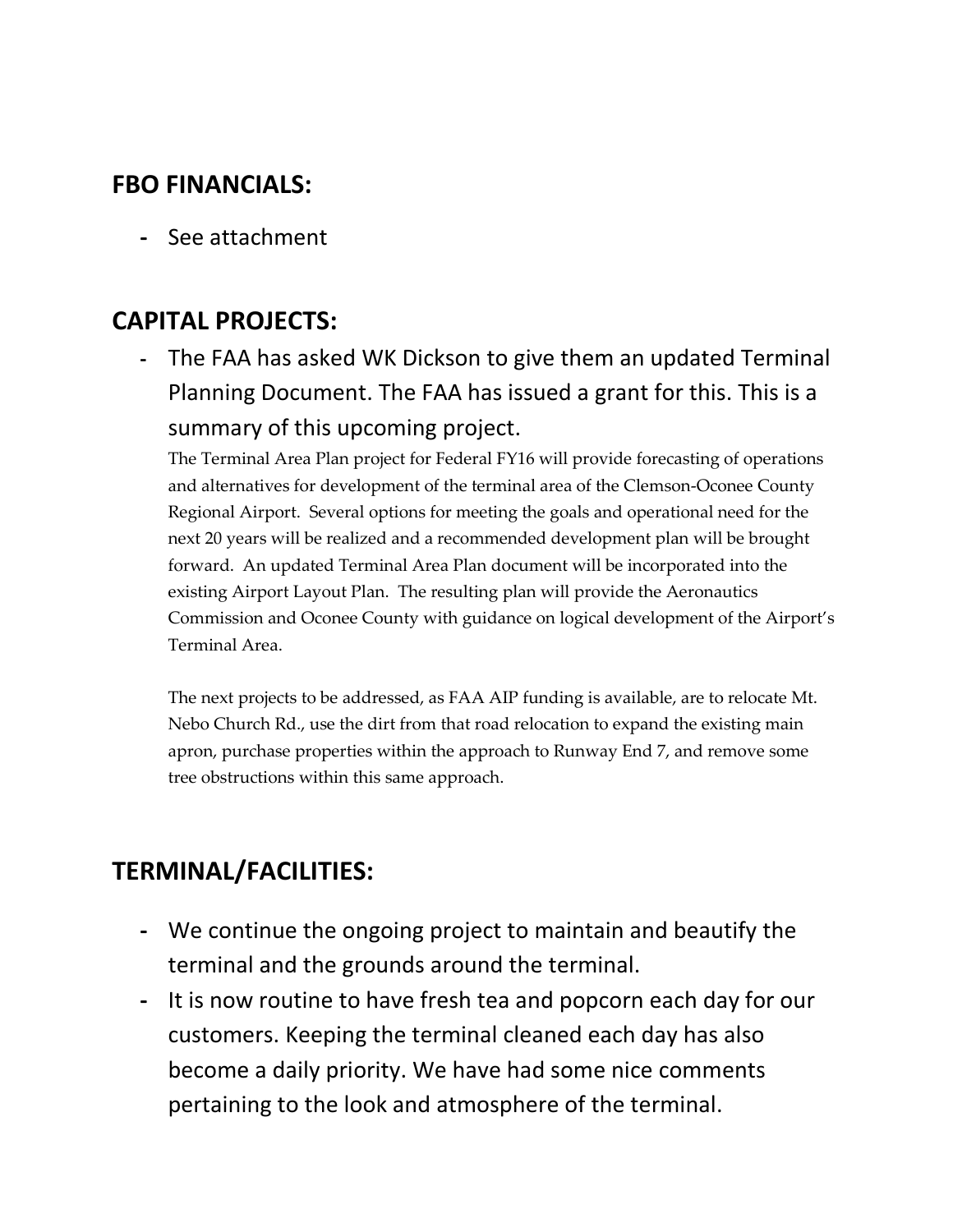### **PERSONNEL:**

**-** Ben King, Airport part time employee graduated Clemson University in August 2016. We have discussed his future with us going forward. His plan is to stay with the County until the middle of next year and will be working on pursuing a career with the Marines.

# **OTHER:**

**-** The contract we have in place with WK Dickson finishes the 5 year term in October, 2016. Robyn Courtright with the County Procurement office has sent out the RFP's. Five firms have shown interest in the contract and have submitted proposals. An evaluation committee has been formed to score each of these proposals. After the first session we have narrowed it down to three companies. The committee will do this process again on October  $24^{th}$ .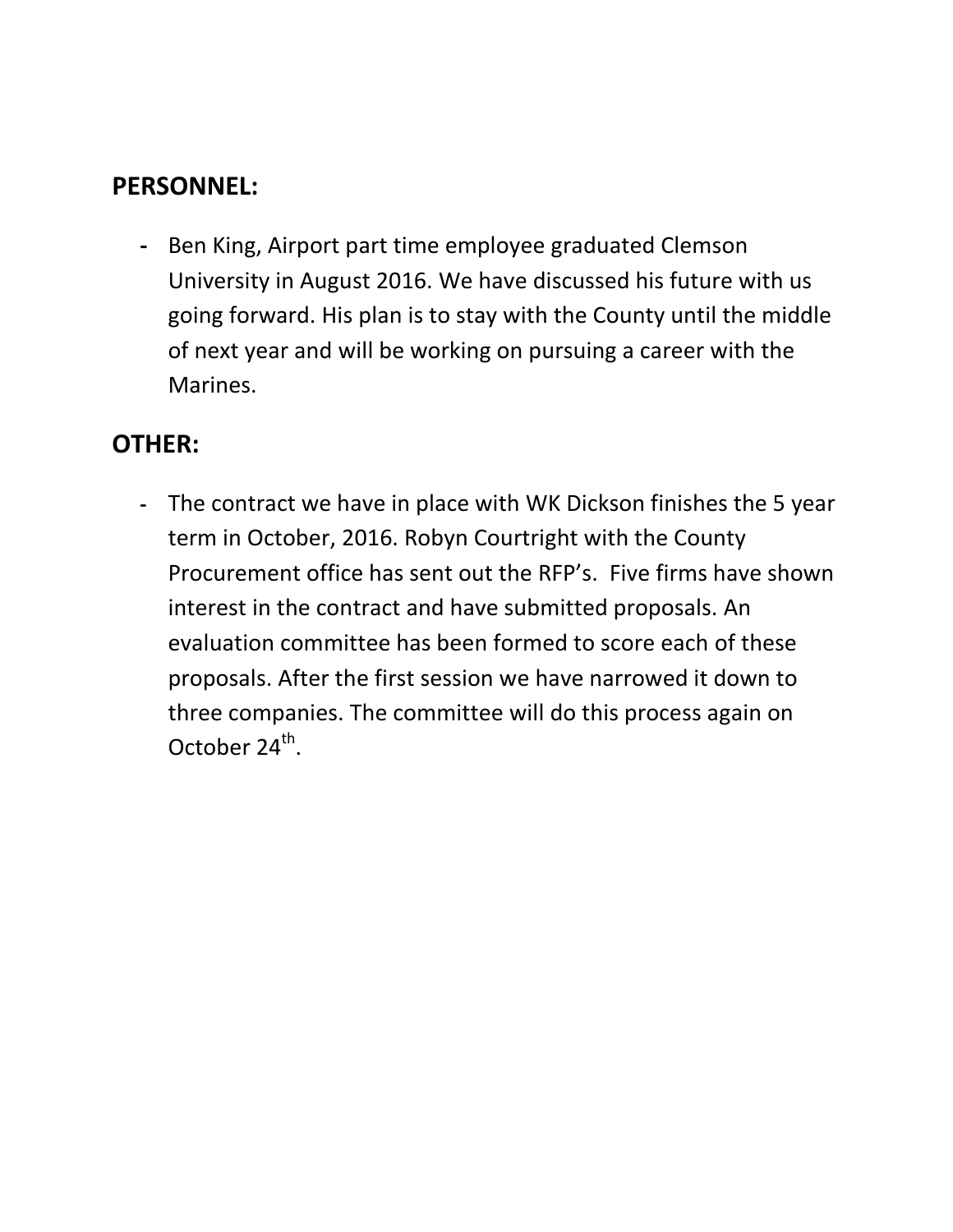### **AVGAS & JET- A FUEL TOTALS (BY 2014-2015 & 2015-2016)**

|             | Avgas SS  |           | Agas FS |                  | Jet A |                  |
|-------------|-----------|-----------|---------|------------------|-------|------------------|
|             | 2014-2015 | 2015-2016 |         | 2014-202015-2016 |       | 2014-2 2015-2016 |
| JULY        | 2218.86   | 3275.01   | 2142    | 1585.7           | 11197 | 11939            |
| <b>AUG</b>  | 2501.42   | 2926.25   | 2065    | 1857.9           | 10275 | 7413             |
| <b>SEPT</b> | 2567.71   | 3011.48   | 1621    | 2194.2           | 13005 | 8337             |
| OCT         | 3415.03   | 2598.83   | 2237    | 2509.7           | 15522 | 21799            |
| <b>NOV</b>  | 2414.99   | 1941.2    | 2005    | 1580.3           | 6102  | 12370            |
| <b>DEC</b>  | 1337.24   | 1662.37   | 1359    | 906              | 2753  | 5547             |
| JAN         | 1409.8    | 1560.3    | 615.8   | 965              | 3606  | 3588             |
| <b>FEB</b>  | 1130.31   | 1606.42   | 403.4   | 1442.2           | 2485  | 6078             |
| <b>MAR</b>  | 1758.22   | 2027.63   | 1067    | 1530.4           | 7543  | 7319             |
| <b>APR</b>  | 2156.37   | 2943.92   | 1353    | 2043.1           | 6108  | 6385             |
| MAY         | 2470.38   | 2467.44   | 1125    | 1165.7           | 9865  | 11799            |
| JUNE        | 2600.51   | 3206.37   | 1710    | 1595.3           | 7408  | 12314            |
|             |           |           |         |                  |       |                  |
|             |           |           |         |                  |       |                  |
| Total       | 25980.84  | 29227.22  | 17703   | 19375.5          | 95869 | 114888           |

Total Avga: 43683.64 48602.72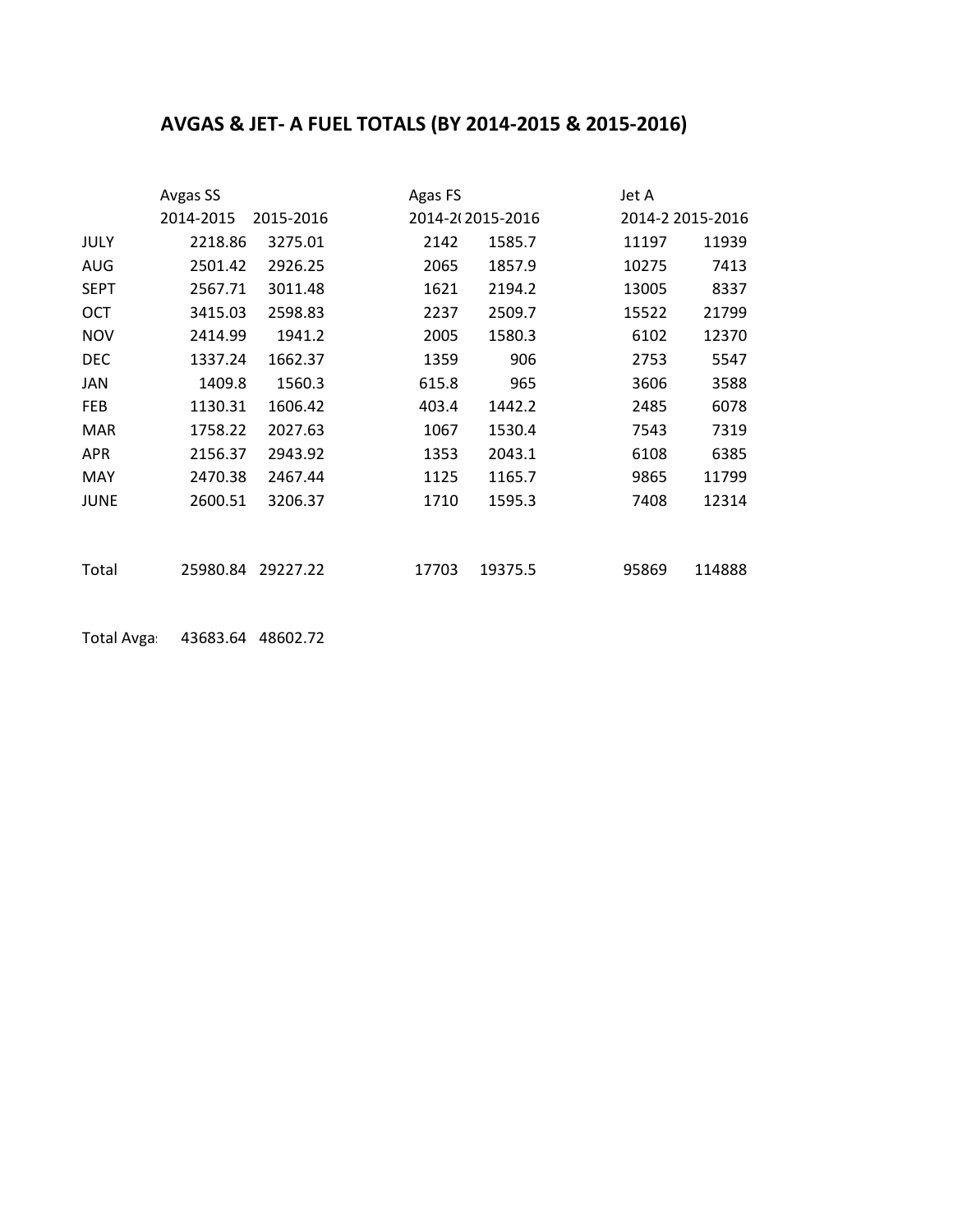### **AVGAS & JET-A FUEL TOTAL (BY 2015-2016 & 2016-2017)**

|             | Avgas SS  |           | Agas FS |                   | Jet A  |                   |
|-------------|-----------|-----------|---------|-------------------|--------|-------------------|
|             | 2015-2016 | 2016-2017 |         | 2015-20 2016-2017 |        | 2015-2012016-2017 |
| JULY        | 3275.01   | 3535.21   | 1585.7  | 1738.6            | 11939  | 13981             |
| AUG         | 2926.25   | 2430.67   | 1857.9  | 2213.4            | 7413   | 12715             |
| <b>SEPT</b> | 3011.48   |           | 2194.2  |                   | 8337   |                   |
| OCT         | 2598.83   |           | 2509.7  |                   | 21799  |                   |
| <b>NOV</b>  | 1941.2    |           | 1580.3  |                   | 12370  |                   |
| <b>DEC</b>  | 1662.37   |           | 906     |                   | 5547   |                   |
| JAN         | 1560.3    |           | 965     |                   | 3588   |                   |
| FEB         | 1606.42   |           | 1442.2  |                   | 6078   |                   |
| <b>MAR</b>  | 2027.63   |           | 1530.4  |                   | 7319   |                   |
| <b>APR</b>  | 2943.92   |           | 2043.1  |                   | 6385   |                   |
| MAY         | 2467.44   |           | 1165.7  |                   | 11799  |                   |
| <b>JUNE</b> | 3206.37   |           | 1595.3  |                   | 12314  |                   |
|             |           |           |         |                   |        |                   |
| Total       | 29227.22  | 5965.88   | 19376   | 3952              | 114888 | 26696             |
|             |           |           |         |                   |        |                   |

Total Avgas 48602.72 9917.88